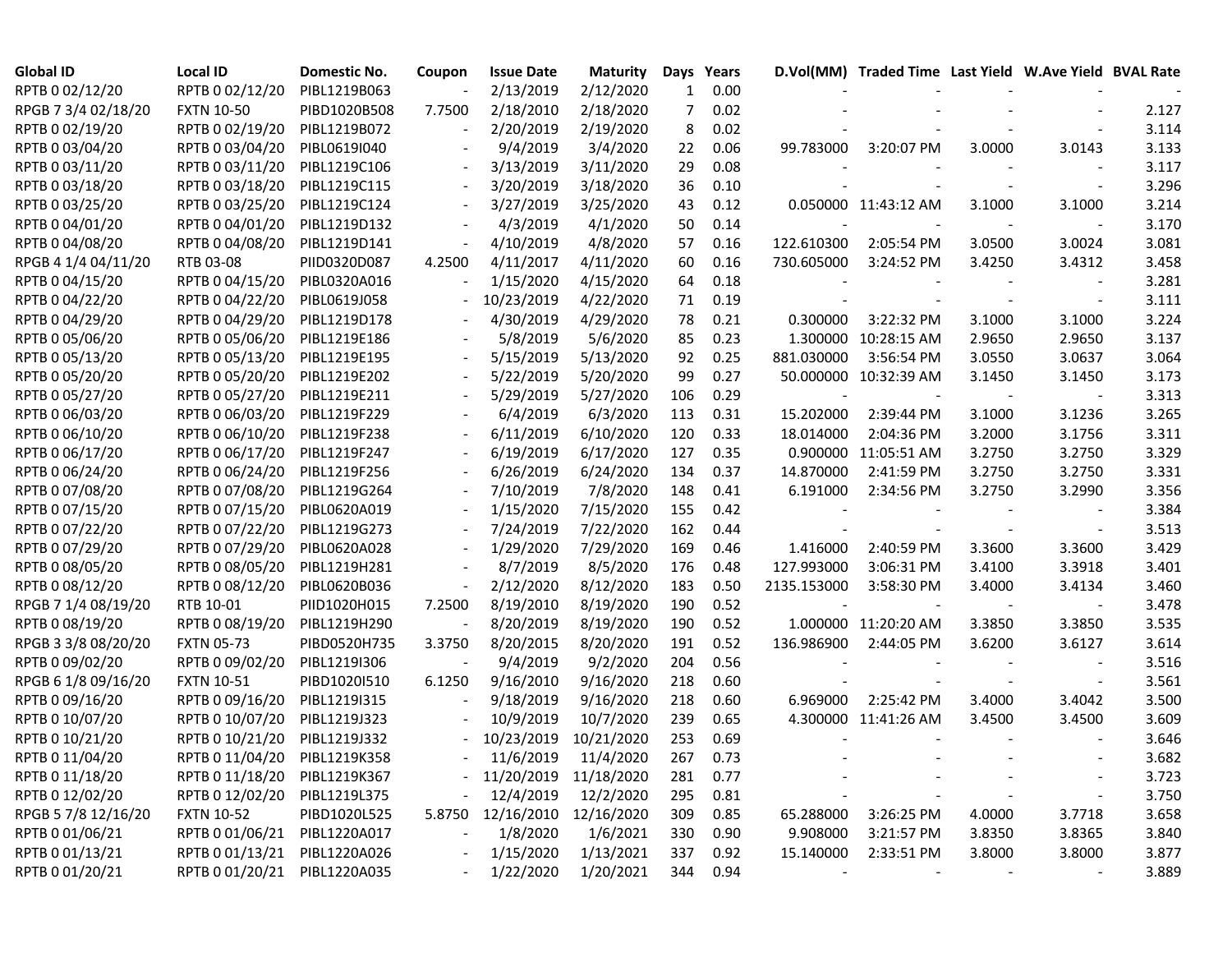| <b>Global ID</b>     | <b>Local ID</b>   | <b>Domestic No.</b> | Coupon  | <b>Issue Date</b>                   | <b>Maturity</b>  | Days  | Years |              | D.Vol(MM) Traded Time Last Yield W.Ave Yield BVAL Rate |        |                          |       |
|----------------------|-------------------|---------------------|---------|-------------------------------------|------------------|-------|-------|--------------|--------------------------------------------------------|--------|--------------------------|-------|
| RPGB 4 1/4 01/25/21  | <b>FXTN 03-23</b> | PIBD0321A236        | 4.2500  | 1/25/2018                           | 1/25/2021        | 349   | 0.96  |              | 2.000000 11:15:59 AM                                   | 3.9700 | 3.9700                   | 3.975 |
| RPTB 0 01/27/21      | RPTB 0 01/27/21   | PIBL1220A044        |         | 1/29/2020                           | 1/27/2021        | 351   | 0.96  |              | 143.000000 11:34:06 AM                                 | 3.6650 | 3.8951                   | 3.907 |
| RPTB 0 02/03/21      | RPTB 0 02/03/21   | PIBL1220B052        |         | 2/5/2020                            | 2/3/2021         | 358   | 0.98  | 146.601000   | 3:21:22 PM                                             | 3.8800 | 3.8357                   | 3.917 |
| RPTB 0 02/10/21      | RPTB 0 02/10/21   | PIBL1220B061        |         | 2/12/2020                           | 2/10/2021        | 365   | 1.00  | 534.374000   | 3:53:54 PM                                             | 3.8800 | 3.8828                   | 3.909 |
| RPGB 7 3/8 03/03/21  | RTB 10-02         | PIID1021C027        | 7.3750  | 3/3/2011                            | 3/3/2021         | 386   | 1.06  | 5.380000     | 2:33:37 PM                                             | 3.9900 | 3.9929                   | 3.896 |
| RPGB 3 1/2 03/20/21  | <b>FXTN 07-57</b> | PIBD0721C574        | 3.5000  | 3/20/2014                           | 3/20/2021        | 403   | 1.10  | 5.050000     | 3:21:46 PM                                             | 3.9500 | 3.9505                   | 4.004 |
| RPGB 6 1/2 04/28/21  | <b>FXTN 10-53</b> | PIBD1021D531        | 6.5000  | 4/28/2011                           | 4/28/2021        | 442   | 1.21  |              |                                                        |        |                          | 4.076 |
| RPGB 4 7/8 06/13/21  | RTB 03-09         | PIID0321F092        | 4.8750  | 6/13/2018                           | 6/13/2021        | 488   | 1.34  | 12.620000    | 3:18:36 PM                                             | 4.0250 | 3.9996                   | 3.989 |
| RPGB 5 3/4 10/20/21  | RTB 10-03         | PIID1021J039        | 5.7500  | 10/20/2011                          | 10/20/2021       | 617   | 1.69  |              |                                                        |        |                          | 3.932 |
| RPGB 5 3/4 11/24/21  | <b>FXTN 10-55</b> | PIBD1021K551        | 5.7500  | 11/24/2011                          | 11/24/2021       | 652   | 1.79  |              |                                                        |        |                          | 3.958 |
| RPGB 63/8 01/19/22   | <b>FXTN 10-54</b> | PIBD1022G545        | 6.3750  | 7/19/2011                           | 1/19/2022        | 708   | 1.94  |              |                                                        |        |                          | 3.997 |
| RPGB 4 01/26/22      | <b>FXTN 05-74</b> | PIBD0522A747        | 4.0000  | 1/26/2017                           | 1/26/2022        | 715   | 1.96  | 22.790000    | 3:46:44 PM                                             | 4.0100 | 4.0378                   | 4.025 |
| RPGB 15 03/14/22     | <b>FXTN 20-02</b> | PIBD2022C021        | 15.0000 | 3/14/2002                           | 3/14/2022        | 762   | 2.09  |              |                                                        |        |                          | 4.030 |
| RPGB 4 3/4 07/04/22  | <b>FXTN 03-24</b> | PIBD0322G247        | 4.7500  | 7/4/2019                            | 7/4/2022         | 874   | 2.39  | 780.390000   | 3:59:18 PM                                             | 4.0500 | 4.0598                   | 4.064 |
| RPGB 4 7/8 08/02/22  | <b>FXTN 10-56</b> | PIBD1022H562        | 4.8750  | 8/2/2012                            | 8/2/2022         | 903   | 2.47  |              |                                                        |        |                          | 4.082 |
| RPGB 4 3/4 09/13/22  | <b>FXTN 10-57</b> | PIBD1022I570        | 4.7500  | 9/13/2012                           | 9/13/2022        | 945   | 2.59  |              |                                                        |        |                          | 4.101 |
| RPGB 12 3/4 10/17/22 | <b>FXTN 20-03</b> | PIBD2022J033        | 12.7500 | 10/17/2002                          | 10/17/2022       | 979   | 2.68  |              |                                                        |        |                          | 4.114 |
| RPGB 4 5/8 12/04/22  | RTB 05-11         | PIID0522L114        | 4.6250  | 12/4/2017                           | 12/4/2022        | 1,027 | 2.81  | 2617.940000  | 3:38:23 PM                                             | 4.1100 | 4.1048                   | 4.109 |
| RPGB 4 12/06/22      | <b>FXTN 10-58</b> | PIBD1022L585        | 4.0000  | 12/6/2012                           | 12/6/2022 1,029  |       | 2.82  | 0.600000     | 3:12:15 PM                                             | 4.1750 | 4.1750                   | 4.134 |
| RPGB 4 3/8 02/11/23  | RTB 03-10         | PIID0323B101        | 4.3750  | 2/11/2020                           | 2/11/2023 1,096  |       | 3.00  | 28876.430000 | 3:58:46 PM                                             | 4.1450 | 4.1663                   | 4.152 |
| RPGB 13 02/20/23     | <b>FXTN 20-04</b> | PIBD2023B048        | 13.0000 | 2/20/2003                           | 2/20/2023 1,105  |       | 3.03  |              |                                                        |        |                          | 4.162 |
| RPGB 5 1/2 03/08/23  | <b>FXTN 05-75</b> | PIBD0523C752        | 5.5000  | 3/8/2018                            | 3/8/2023 1,121   |       | 3.07  | 26.000000    | 3:36:39 PM                                             | 4.1575 | 4.1575                   | 4.166 |
| RPGB 3 1/2 04/21/23  | <b>FXTN 07-58</b> | PIBD0723D588        | 3.5000  | 4/21/2016                           | 4/21/2023 1,165  |       | 3.19  |              | 0.100000 11:42:16 AM                                   | 4.2250 | 4.2250                   | 4.244 |
| RPGB 11 7/8 05/29/23 | <b>FXTN 20-05</b> | PIBD2023E054        | 11.8750 | 5/29/2003                           | 5/29/2023 1,203  |       | 3.29  |              |                                                        |        | $\overline{\phantom{a}}$ | 4.182 |
| RPGB 3 1/4 08/15/23  | RTB 10-04         | PIID1023H046        | 3.2500  | 8/15/2013                           | 8/15/2023 1,281  |       | 3.51  | 6.500000     | 2:05:37 PM                                             | 4.2200 | 4.3585                   | 4.187 |
| RPGB 11 3/8 10/23/23 | <b>FXTN 20-06</b> | PIBD2023J068        | 11.3750 | 10/23/2003                          | 10/23/2023 1,350 |       | 3.70  |              |                                                        |        |                          | 4.212 |
| RPGB 6 1/4 03/12/24  | RTB 05-12         | PIID0524C129        | 6.2500  | 3/12/2019                           | 3/12/2024 1,491  |       | 4.08  | 4000.720000  | 3:54:23 PM                                             | 4.1550 | 4.1566                   | 4.159 |
| RPGB 4 1/2 04/20/24  | <b>FXTN 07-59</b> | PIBD0724D595        | 4.5000  | 4/20/2017                           | 4/20/2024 1,530  |       | 4.19  | 0.520000     | 2:39:01 PM                                             | 4.2500 | 4.2500                   | 4.273 |
| RPGB 12 3/8 06/03/24 | <b>FXTN 20-07</b> | PIBD2024F075        | 12.3750 | 6/3/2004                            | 6/3/2024 1,574   |       | 4.31  |              |                                                        |        |                          | 4.248 |
| RPGB 12 7/8 08/05/24 | <b>FXTN 20-08</b> | PIBD2024H086        | 12.8750 | 8/5/2004                            | 8/5/2024 1,637   |       | 4.48  |              |                                                        |        |                          | 4.255 |
| RPGB 4 1/8 08/20/24  | <b>FXTN 10-59</b> | PIBD1024H595        | 4.1250  | 8/20/2014                           | 8/20/2024 1,652  |       | 4.52  | 7.438090     | 2:42:49 PM                                             | 4.2500 | 4.2534                   | 4.337 |
| RPGB 4 1/4 10/17/24  | <b>FXTN 05-76</b> | PIBD0524J762        | 4.2500  | 10/17/2019                          | 10/17/2024 1,710 |       | 4.68  |              |                                                        |        |                          | 4.248 |
| RPGB 13 3/4 11/11/24 | <b>FXTN 20-09</b> | PIBD2024K091        | 13.7500 | 11/11/2004                          | 11/11/2024 1,735 |       | 4.75  |              |                                                        |        |                          | 4.267 |
| RPGB 5 3/4 04/12/25  | <b>FXTN 07-61</b> | PIBD0725D618        | 5.7500  | 4/12/2018                           | 4/12/2025 1,887  |       | 5.17  | 1693.654000  | 3:54:11 PM                                             | 4.2000 | 4.1929                   | 4.197 |
| RPGB 12 1/8 04/14/25 | <b>FXTN 20-10</b> | PIBD2025D103        | 12.1250 | 4/14/2005                           | 4/14/2025 1,889  |       | 5.17  |              |                                                        |        |                          | 4.282 |
| RPGB 3 5/8 09/09/25  | <b>FXTN 10-60</b> | PIBD10251608        | 3.6250  | 9/9/2015                            | 9/9/2025 2,037   |       | 5.58  | 90.000000    | 2:45:47 PM                                             | 4.3250 | 4.3250                   | 4.337 |
| RPGB 12 1/8 10/20/25 | <b>FXTN 20-11</b> | PIBD2025J116        |         | 12.1250 10/20/2005 10/20/2025 2,078 |                  |       | 5.69  |              |                                                        |        |                          | 4.297 |
| RPGB 18 1/4 11/29/25 | <b>FXTN 25-01</b> | PIBD2525K015        | 18.2500 | 11/29/2000                          | 11/29/2025 2,118 |       | 5.80  |              |                                                        |        |                          | 4.300 |
| RPGB 10 1/4 01/19/26 | <b>FXTN 20-12</b> | PIBD2026A122        | 10.2500 | 1/19/2006                           | 1/19/2026 2,169  |       | 5.94  |              |                                                        |        |                          | 4.304 |
| RPGB 6 1/4 02/14/26  | <b>FXTN 07-62</b> | PIBD0726B627        | 6.2500  | 2/14/2019                           | 2/14/2026 2,195  |       | 6.01  | 8521.532600  | 3:57:34 PM                                             | 4.2150 | 4.2180                   | 4.223 |
| RPGB 3 1/2 09/20/26  | RTB 10-05         | PIID1026I057        | 3.5000  | 9/20/2016                           | 9/20/2026 2,413  |       | 6.61  | 13.000000    | 3:17:20 PM                                             | 4.3700 | 4.3700                   | 4.419 |
| RPGB 6 1/4 10/20/26  | RTB 15-01         | PIID1526J019        | 6.2500  | 10/20/2011                          | 10/20/2026 2,443 |       | 6.69  | 31.800000    | 2:21:43 PM                                             | 4.3500 | 4.3526                   | 4.317 |
|                      |                   |                     |         |                                     |                  |       |       |              |                                                        |        |                          |       |